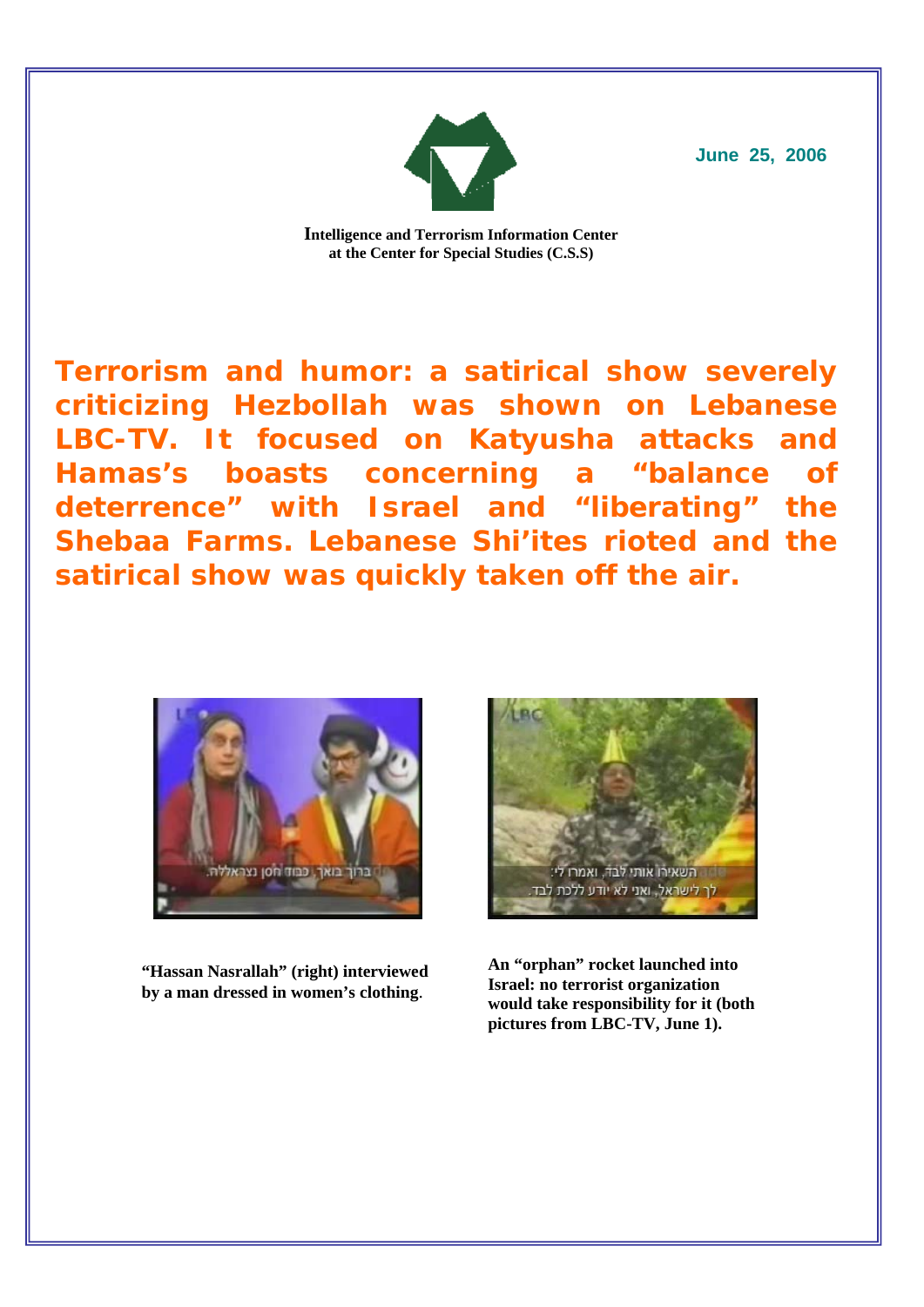## **Overview**

 $\bullet$  On June 1, 2006, the Lebanese television channel LBC (identified with the Christian Lebanese Forces) broadcast a satirical show highly critical and scornful of the policies and strategies Hezbollah has presented in the national Lebanese dialogue. The show's main themes were the following:

 Hassan Nasrallah's boast that Hezbollah can maintain a "balance of deterrence" with Israel was ridiculous;

♦ Hezbollah's claim that it was working to "liberate" the Shebaa Farms was nothing more than a ploy to disguise unknown long-term aims; and

 Hezbollah's attacking Israel with Katyusha rockets or making it possible for the Palestinian terrorist organizations to do so is ridiculous and irresponsible.



**[Click here to see scenes from the show](http://www.terrorism-info.org.il/malam_multimedia/Hebrew/heb_n/video/bas_mat_watan_e.wmv)**

**B** It is **extraordinary** that a television show criticizing Hezbollah, its leader and strategies would be shown on Lebanese TV, and it led to a wave of Beirut-focused protests among the Hezbollah-supporting Shi'ites. The protests were restrained by Hezbollah, which feared a deterioration of the situation and loss of control. The series was **quickly taken off the air on the pretext** that the broadcasting schedule was full because of the World Cup.

 $\bullet$  The affair was another manifestation of the **sectarian tensions** in Lebanon which accompany the **Lebanese national dialogue**. It also served to point up the **deep sectarian fissures** among the Lebanese power centers regarding the **nature and identity of Hezbollah**. The anti-Syrian coalition (the March 14<sup>th</sup> Forces which support Lebanon's New Order) demands that Hezbollah be disarmed. Hezbollah,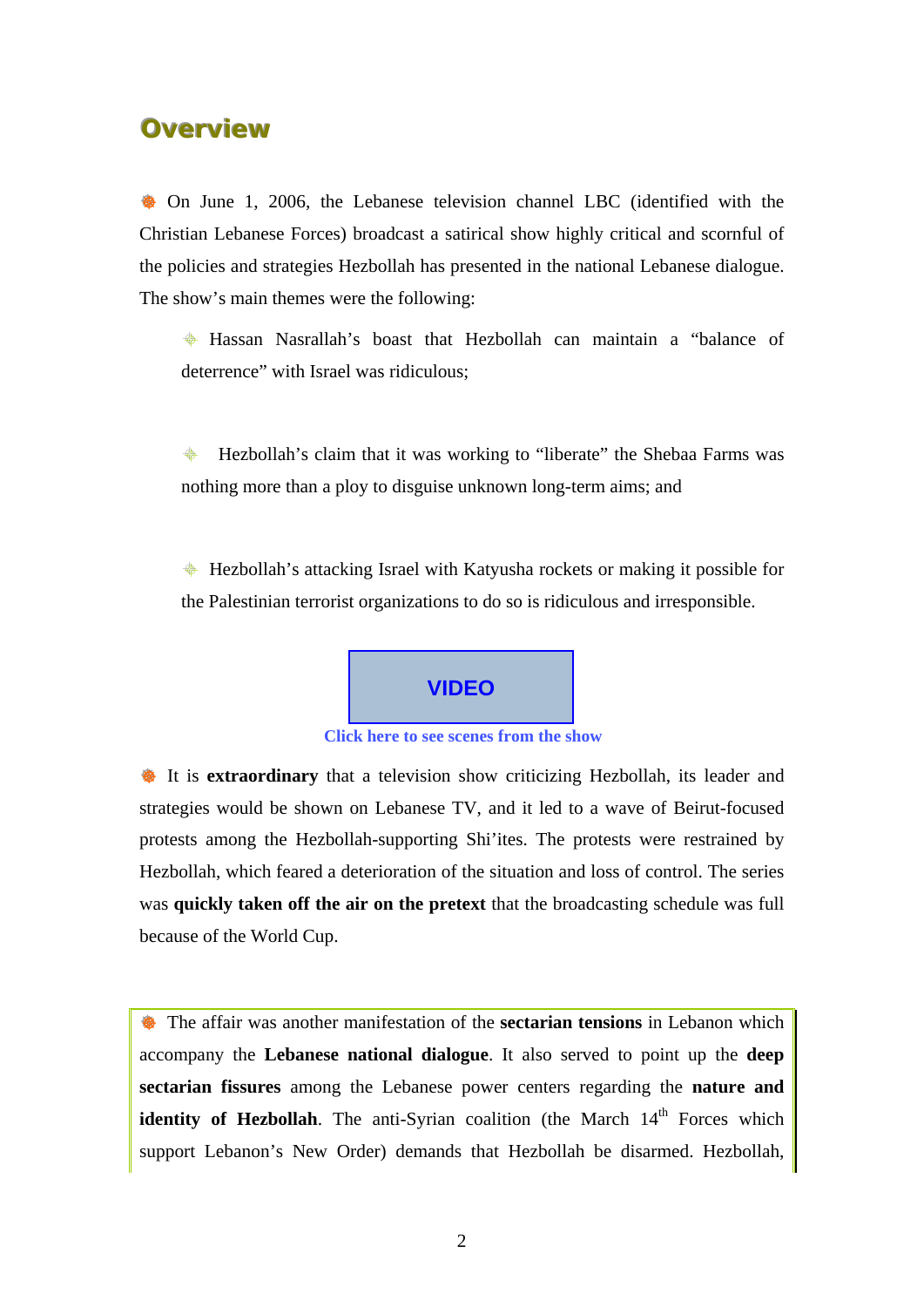however, still justifies its existence as an armed organization by claiming it "defends" Lebanon, works to "liberate" the Shebaa Farms, maintains its own policy of attacking Israel and preserves what it considers to be a "balance of deterrence" with Israel. Those topics, which were dealt with by the television show, will continue to be the focus of strong differences of opinion in Lebanon's national dialogue.1

## **Description of the show**

**EXECUTE:** The forum used to criticize Hezbollah was a **satirical television show called** *Bas Mat Watan* (a play on words in Arabic which can mean either "**the homeland is dead**" or "**homeland smiles**"), a series dealing with political and social criticism, produced and directed by **Charbel Khalil**. For the past ten years, according to Khalil, it has been broadcast every Thursday.



**Charbel Khalil, producer and director of the series The Homeland Is Dead (or, Homeland Smiles) (Al-Ilaf Internet site, June 10).** 

**B** In the show broadcast on June 1, an actor portraying Hezbollah leader Hassan Nasrallah was a "guest" on the show and was "interviewed" by a man wearing women's clothing who asked questions about fundamental controversial topics now being discussed. The main points of the "interview" were as follows:

 **Nasrallah's boasts that his organization could maintain a balance of terror [i.e., a balance of deterrence] with Israel**: 2

 $\mathbf{1}$ 1 For further information see our Information Bulletin entitled "Hezbollah leader Hassan Nasrallah boasts of the organization's ability to maintain a balance of deterrence with Israel…," at [http://www.terrorism-info.org.il/malam\\_multimedia/English/eng\\_n/pdf/hezbollah\\_e0506.pdf.](http://www.terrorism-info.org.il/malam_multimedia/English/eng_n/pdf/hezbollah_e0506.pdf) 

<sup>&</sup>lt;sup>2</sup> That is the fundamental claim "justifying" Hezbollah's continuing as an armed organization [by means of generous supplies of arms sent from Iran]. See the previously-noted Special Bulletin.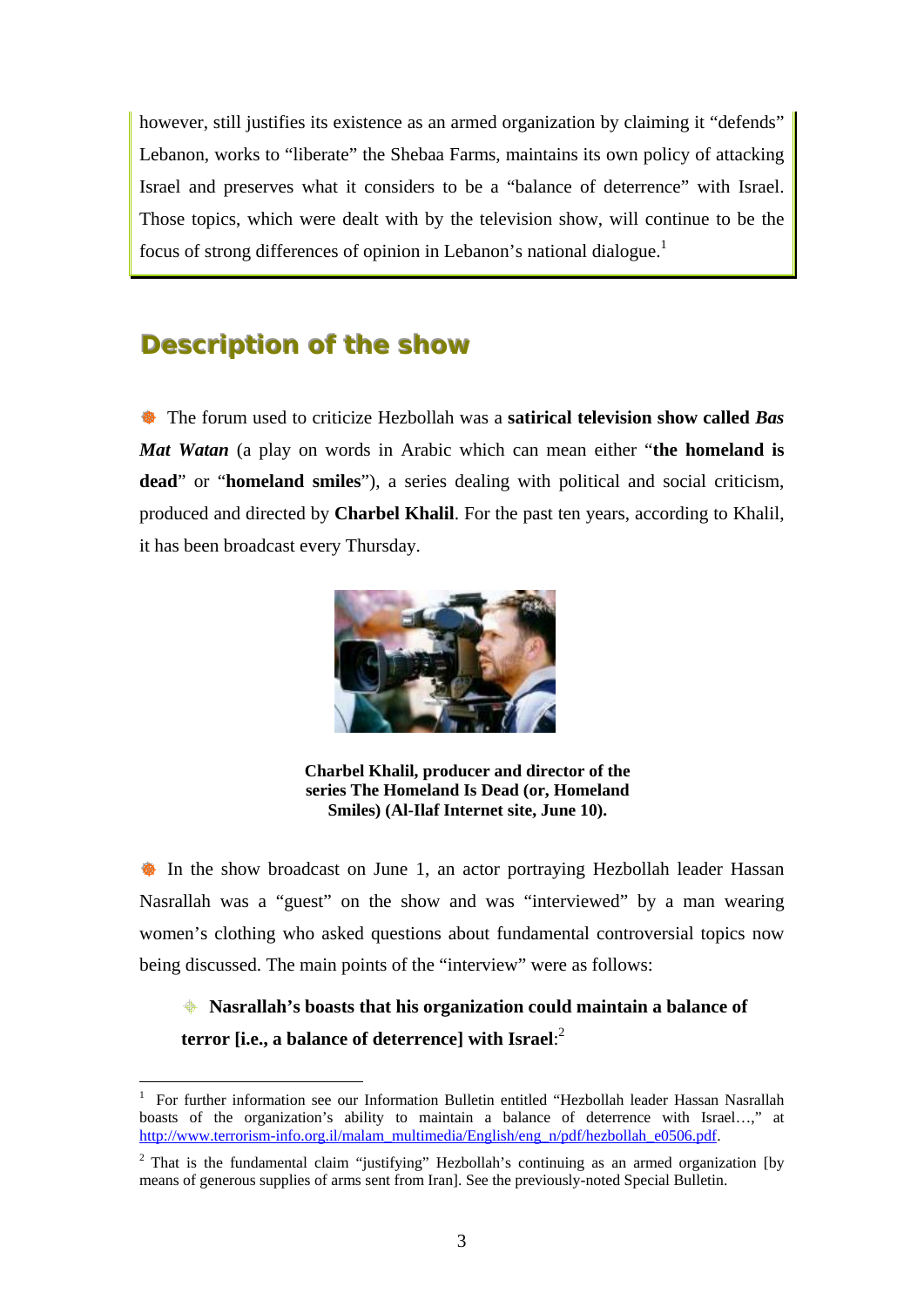**Interviewer**: "Every time you appear in the media you say, we will cut off their [Israel's] hands, break their necks, rip out their livers."

"**Nasrallah**:" "**That's a tactic** [used] **in the balance of terror** [with Israel]… Do you [really] believe we have opened a butcher shop and are selling hamburger meat?..."

# "Nasrallah" and the interviewer discuss the **balance** of terror



**"We will cut off their hands, break their necks, rip out their livers…"** 



**"Do you believe we have opened a butcher shop and are selling hamburger meat?..."**

## **The custom of attacking Israel with [Katyusha] rockets and not taking responsibility**:

**Interviewer**: "Four or five days ago rockets were fired into northern Israel and no one took responsibility for them. Interesting… how did they launch themselves?"<sup>3</sup>

"Nasrallah:" They were wild, unbridled rockets. You know that we have rockets, and that our Palestinian brothers have rockets, and that the [global?] jihad movements have rockets, and apparently, **when no one was looking, they mated and illegitimate rockets were born**… [They are] foundling rockets and they're out of control… [They are] **bastard rockets**, and usually it is the welfare ministry that takes care of bastards."

 $\overline{a}$ 

 $3\text{ A}$  reference to the volley of eight 122 mm Katyushas fired on May 28, 2006, at Mt. Meiron in northern Israel. The Palestinian Islamic Jihad claimed responsibility and later recanted. Hezbollah denied any involvement in the affair. For further information see our Information Bulletin entitled "Katyusha rockets fired deep into the Galilee led to a day of exchange of heavy fire between the IDF and Hezbollah, ," a[t http://www.terrorism-](http://www.terrorism-info.org.il/malam_multimedia/English/eng_n/pdf/hezbollah_e0506.pdf)

[info.org.il/malam\\_multimedia/English/eng\\_n/pdf/hezbollah\\_be0506.pdf.](http://www.terrorism-info.org.il/malam_multimedia/English/eng_n/pdf/hezbollah_e0506.pdf)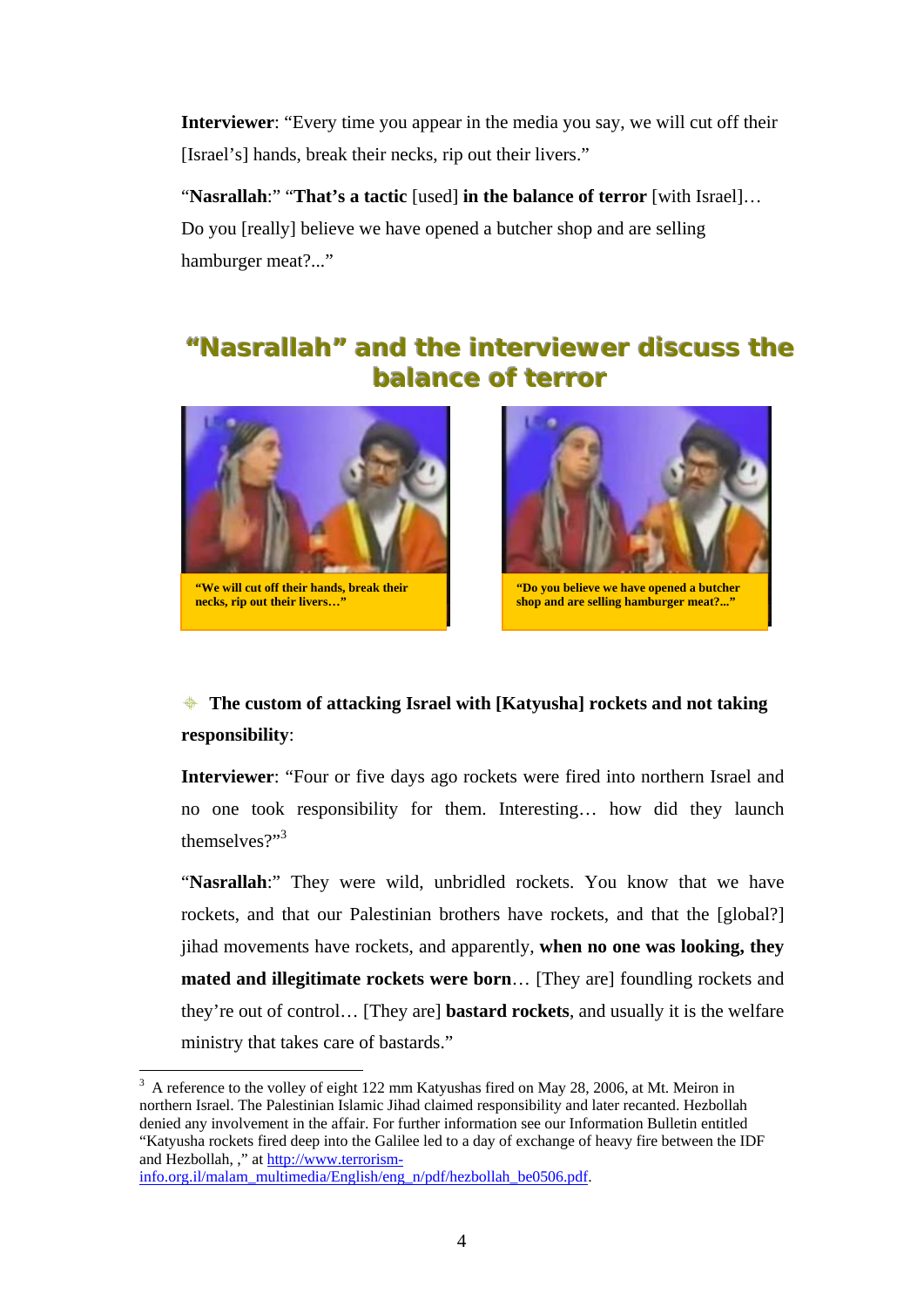# **"Nasrallah" and the interviewer discuss firing rockets without taking responsibility**





**Example 2** After the "interview" a short skit involving a "weeping rocket" was broadcast. The rocket has received orders to "go to Israel" without having been adopted by anyone, and it "doesn't know how to go by itself," so it tries to find someone to show it how to get there. It begs the "resistance" [i.e., the terrorist organizations] to lead it to Israel. However, "Jibril" [a reference to Ahmad Jibril, head of the PFLP-GC, a Palestinian terrorist organization working in collaboration with Hezbollah] and the PIJ [a Palestinian terrorist organization also working in collaboration with Hezbollah] do not agree to lead it to Israel [a reference to the fact that no terrorist organization is willing to take responsibility for the attacks from Lebanon on Israel]. In the end, the rocket appeals to a figure in uniform [possibly hinting at the Lebanese government] and asks to be "adopted," but the figure refuses paternity ("Your parents will launch you.")

# **The "poor little rocket" that got orders to go** to **Israel**



**"They left me alone and said, Go to Israel. I don't know how to get there alone..." and in the set of the set of the set of the set of the set of the set of the set of the set of the set of the set of the set of the set of the set of the set of the set of the set o** 

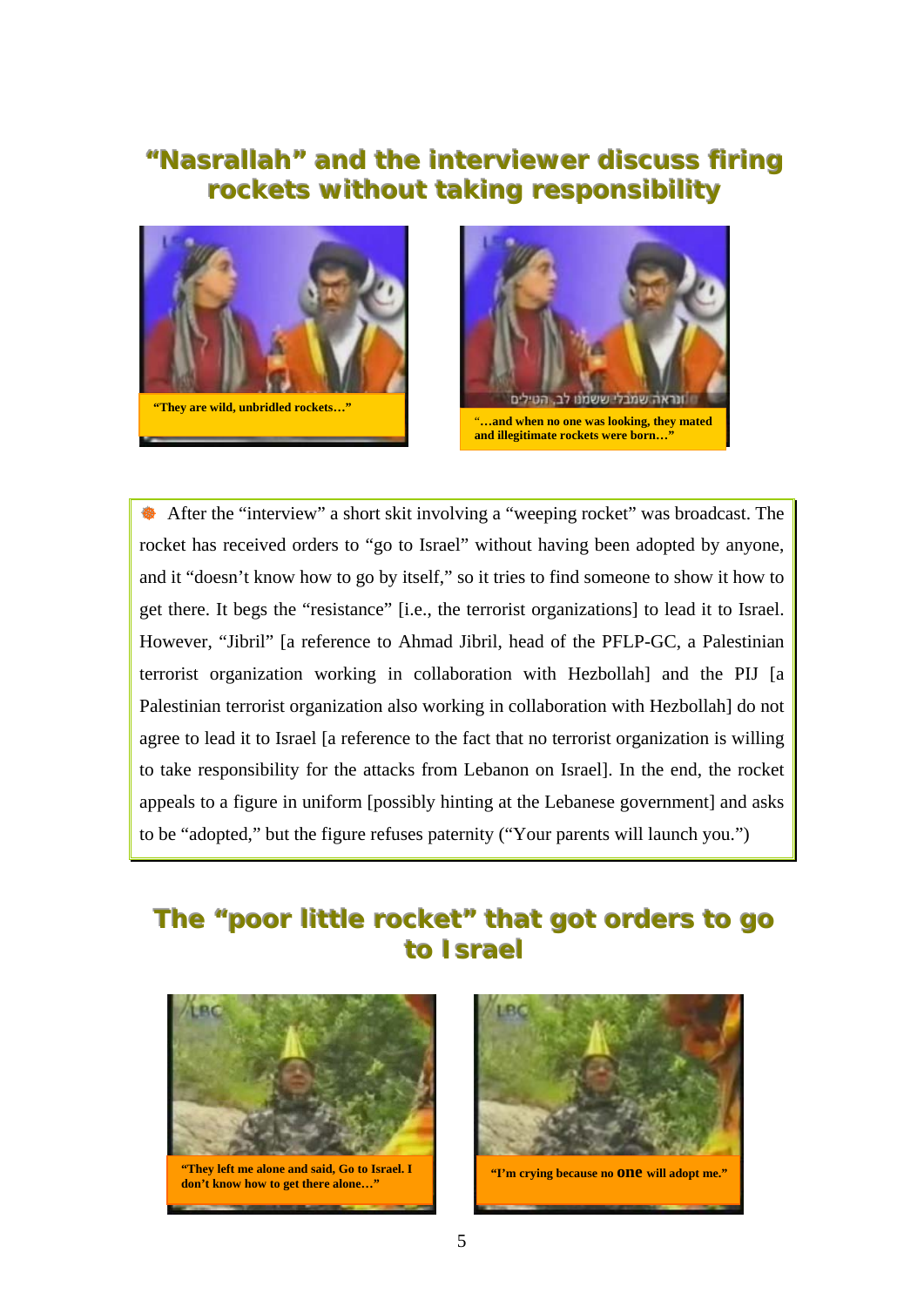#### **Hezbollah's claim that its goal is to "liberate" the Shebaa Farms**:

**Interviewer**: Sayyid [Hassan] Nasrallah, if the Shebaa Farms are liberated, do you then intend to give up your weapons [to the central Lebanese government]?

"**Nasrallah**:" We do not have weapons because we love them but rather to realize our right [to do so] [a claim often made by Nasrallah]… **After [the liberation of] the Shebaa Farms we will liberate Abu Hassan's garden in Detroit, USA**…" [i.e., Hezbollah's claims that its activities are meant to "liberate" the Shebaa Farms is merely a pretext which will be followed by other pretexts, equally absurd…]

## **"Nasrallah"** and the interviewer discuss the **"liberation" of the Shebaa Farms**



**liberated, do you then intend to give up your weapons?"**



**Interviewer**: "And after that… will you give up your weapons?"

"Nasrallah:" "No. We will still have to get rid of the American-imperialist-Zionist satellites which are circling overhead and passing over our air space and infringing on our sovereignty…"

## **Reactions to the show**

 $\bullet$  The show led to riots in the Shi'ite neighborhoods of Beirut. "An angry mob" of Hezbollah supporters, most of them Shi'ites, took to the streets to protest the show.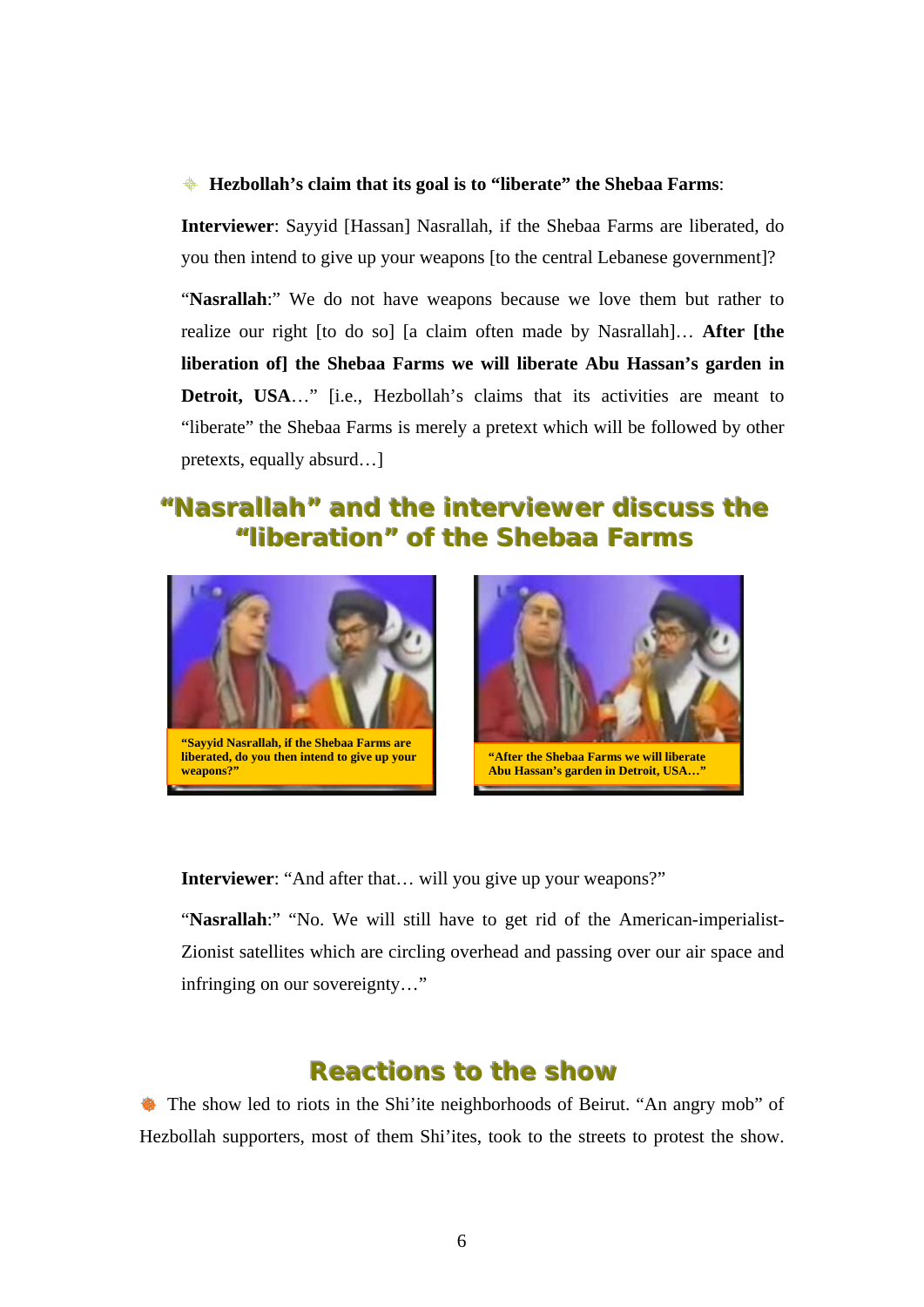They blocked main thoroughfares and burned tires. The demonstrations spread to other cities in southern Lebanon (Al-Manar TV, the Hezbollah channel June 1).



**Hezbollah supporters burning tires in the streets (Al-Manar TV, June 1)** 

**B** Hezbollah general secretary Hassan Nasrallah and other key figures in the organization **rushed to defuse the situation and issued an appeal to the demonstrators to disperse**. Senior Lebanese public figures such as General Michel Aoun, the Sunni Mufti and members of the Lebanese parliament expressed their support for Nasrallah and stressed that a **national and religious Lebanese symbol was not to be offended**. However, the March 14 Forces, the coalition supporting Lebanon's New Order, was highly critical of the riots, claiming that Hezbollah was infringing upon the right to free expression.



**Hezbollah leader Hassan Nasrallah at a press conference: in favor of humor and comedy, but not "at the expense of others…"** (**Al-Manar TV, June 5**)

 $\bullet$  After the wave of protest Hassan Nasrallah called a press conference. He stated that the protest had been spontaneous but nevertheless took responsibility for the events. He claimed that when he learned of the demonstrations he called upon all